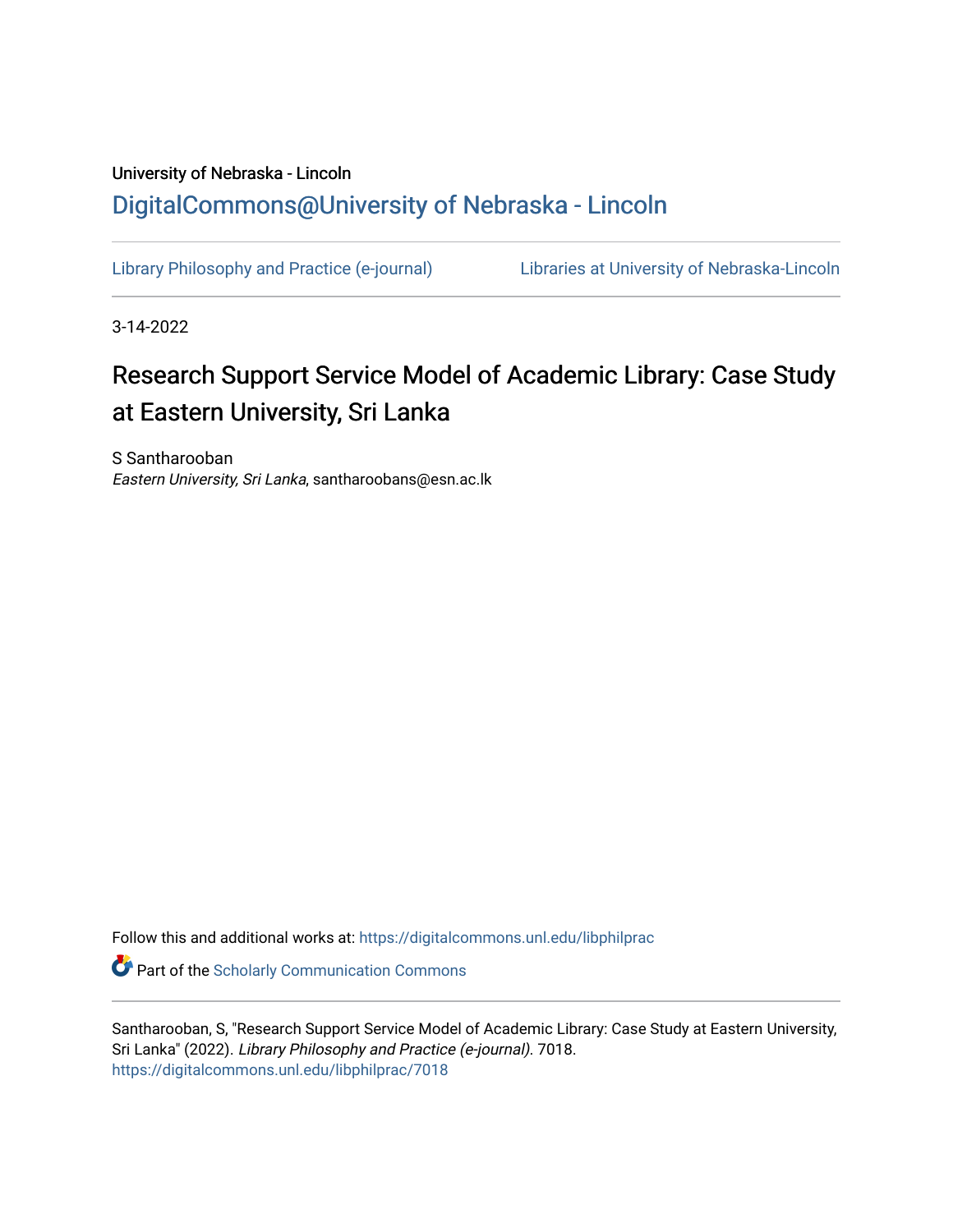# **Research support service model of academic library: A case study at Eastern University, Sri Lanka**

S.Santharooban Library, Faculty of Health-Care Sciences Eastern University, Sri Lanka <https://orcid.org/0000-0003-1984-875X> Email: [santharoobans@esn.ac.lk](mailto:santharoobans@esn.ac.lk)

## **Abstract**

Academic libraries have an innovative service called 'Research Support Service' to support institutional research. Under the research support service, the worldwide academic libraries provide a range of services. The library of Eastern University, Sri Lanka provides research support services since 2014. This paper investigates the research support service model of the library of Eastern University, Sri Lanka (EUSL). This investigation analysed the documents such as official correspondence, pamphlets, library home page and students' feedback. The research support service of EUSL library focused more on training the undergraduates in research related aspects by organising a series of sessions on students' requests. As an extension of the research support service, the library also has introduced the individual research consultation service, where the researchers as an individual or group meets the library professionals to get personal assistance on research. The feedback analysis showed that the undergraduates highly appreciated the service on its usefulness.

Moreover, the service was commended by programme review of the university grants commission of Sri Lanka. There are challenges to implementing this service, such as lack of skills and capacity among library professionals, lack of human resources and physical facilities, the conventional mindset of library professionals and lack of proper marketing of library services. However, this was a successful service, and increased the recognition of the library and library professionals among students and faculty. In turn, library professionals were invited to higher-level committees to contribute to the institutional research.

**Keywords:** Research, Research support service, Individual research consultation (IRC), Role of academic librarians, Eastern University, Sri Lanka

## **1. Introduction**

There is an important question posed by Parker (2012) "If the merit of universities is judged almost solely on research performance, what can academic libraries do to support their universities, and how are we addressing these new requirements?" The question itself says that libraries should change focus towards the research. As an academic entity in the higher education system, the library should support the research process immensely. The library can support the research when it moves beyond the horizon of its conventional services (Stamatoplos, 2009). Academic libraries traditionally support the research through collection development, information searching and providing necessary information (Auckland, 2012). However, this support is not very useful as the information is readily available to everyone in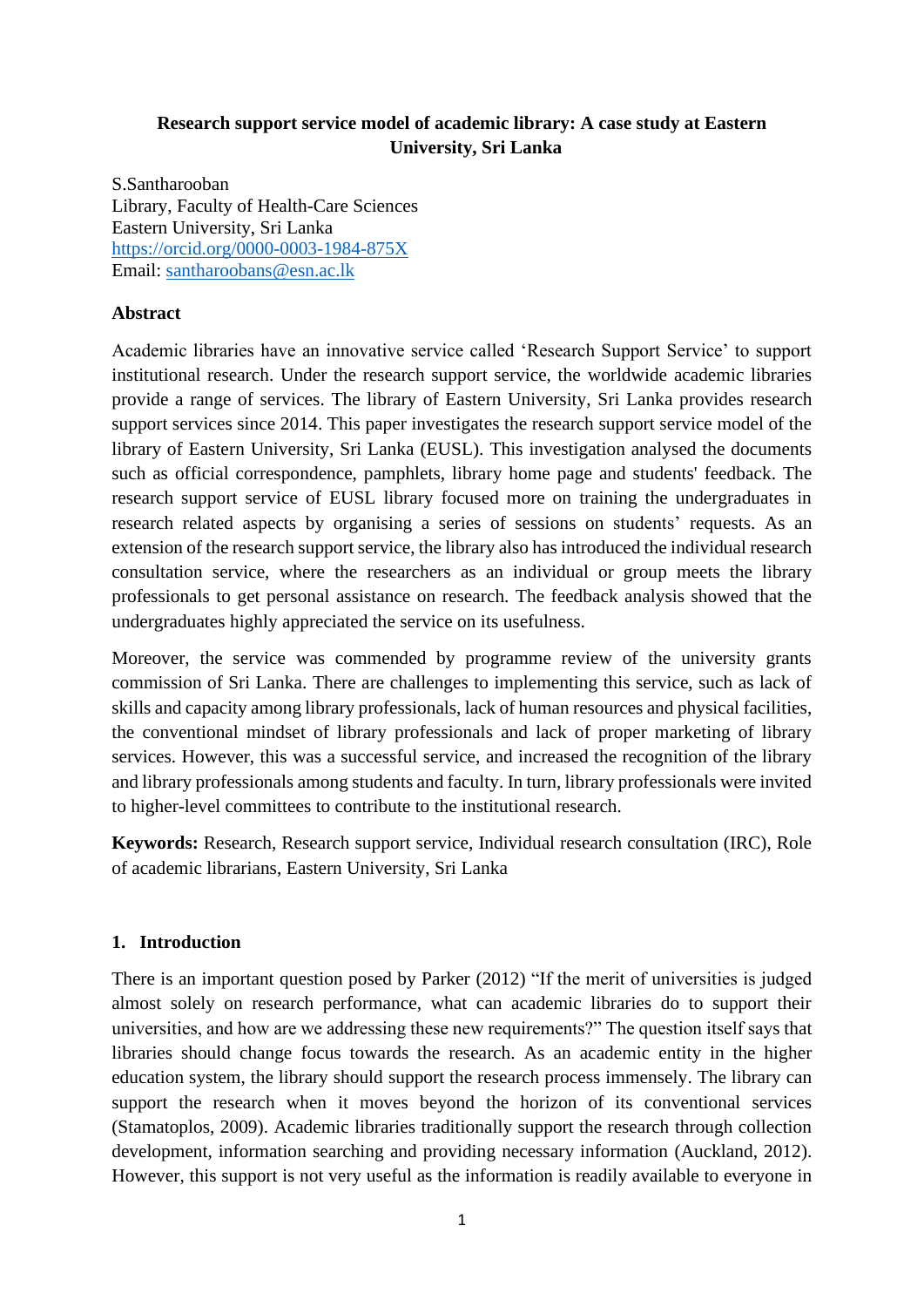their fingertips in digital format due to technological development. Due to this advancement in technology, the libraries function are viewed as less valuable (Dempsey & Malpas, 2018). Therefore the academic libraries should re-design their service models in which the librarians should play an important role in the learning and research process. To achieve this, the libraries should expand their service beyond the traditional horizon to support every step in a research life cycle.

In this regard, academic libraries in the world have developed a new service called 'Research Support Service' that primarily support the research process of the parent institution. The research support service is defined as "anything that a library does that supports the activity of scholarship and research at its parent institution" (Hoffman, 2016, p. xiv), while Larsen (2010) states that "a primary researcher support service is a service offered to academics at the university in order to support their role as researchers." In the line of this evolution, the library of Eastern University, Sri Lanka, also initiated a research support service dedicated purely to the training. As such, this paper aimed to analyse the research support service model of the Library of Eastern University, Sri Lanka.

# **2. Literature review**

This section analyses the various models of research support services in academic libraries worldwide. Many research support service includes digital services. One of the digital services is the institutional repository (Borrego & Anglada, 2018; S. Brown et al., 2018; Keller, 2015; Larsen et al., 2010). This service is considered as most important service (Borrego & Anglada, 2018) and is used to preserve and disseminate institutional-based research, especially undergraduate works (Hensley et al., 2014).

Another digital service in research support service is bibliometric analysis (Borrego & Anglada, 2018; Keller, 2015; Larsen et al., 2010; Raju et al., 2016)which is considered as an expert level research support service (S. Brown et al., 2018). This support service assists the researchers in better decision making on the journal to publish. In addition to the bibliometric, the libraries also support the researchers on other research metrics such as h-index, Journal Impact Factor and Journal Citation Reports (Raju et al., 2016).

Another digital service is research data management (RDM) (Borrego & Anglada, 2018; R. A. Brown et al., 2015; S. Brown et al., 2018; Hoodless & Pinfield, 2018; Keller, 2015; Larsen et al., 2010; McRostie, 2016; Raju et al., 2016). A large amount of research data in different formats like numbers, text, images, sounds, or videos generated by research, are managed and digitally preserved in academic libraries in foreign countries since certain foreign countries have mandated that the researchers should deposit the data of government-funded research in the repository (Si et al., 2015). The well-managed research data will help verify the results and make them available to the broader research community to re-use in the future.

Other digital services include digital scholarship, digitisation and digital curation (S. Brown et al., 2018). Digital scholarship includes data analysis (both quantitative and qualitative data),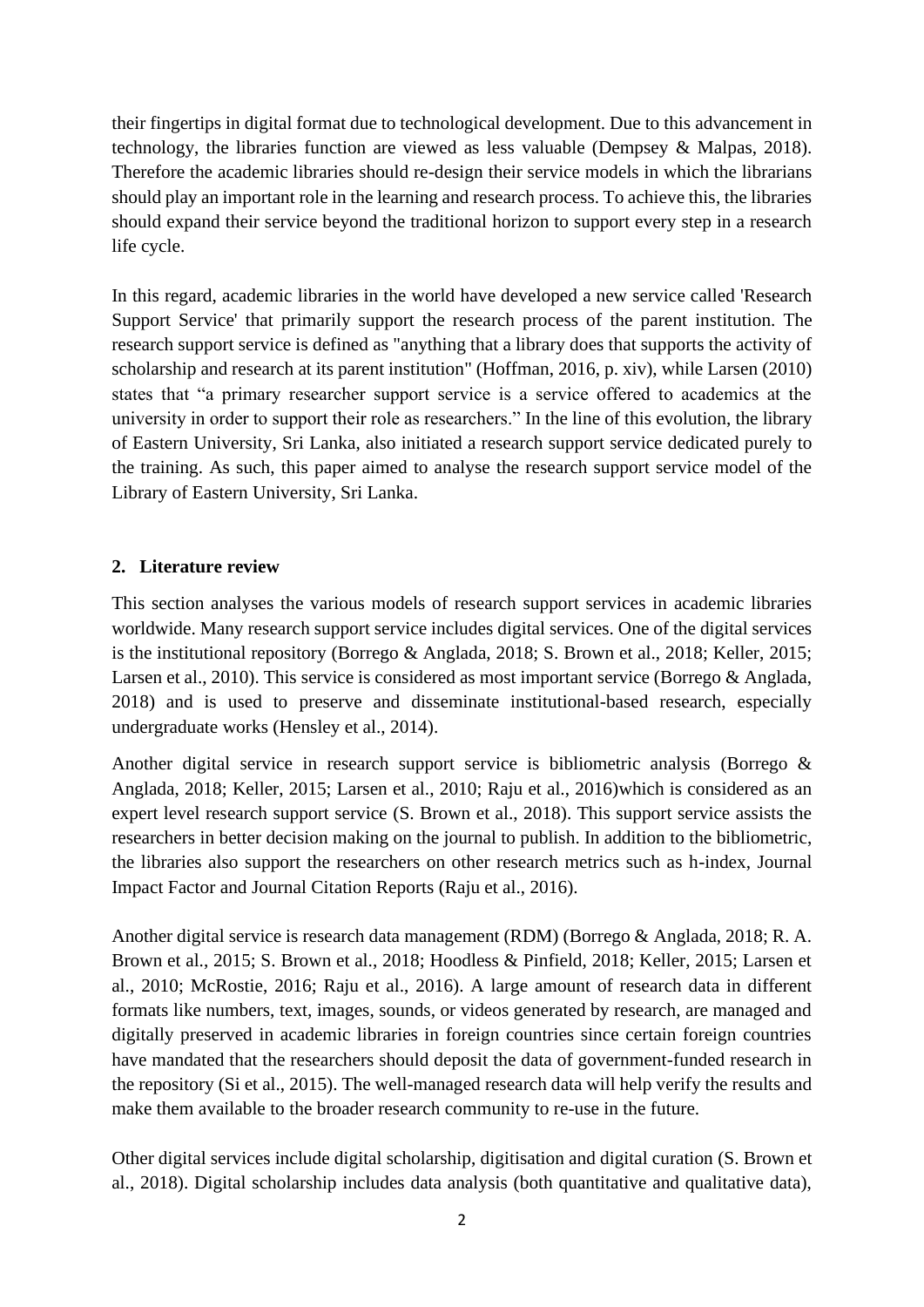data visualisation, Geographic information systems (GIS) software, media creation & editing, 3D modelling, data mining (S. Brown et al., 2018; Thomas, 2011).

Apart from the digital services, research support services include training and supporting scholarly publishing services. Many academic libraries provide training services to researchers as a part of the research support services. The training has a range of topics such as open access, intellectual property, remote access to electronic resources (Borrego & Anglada, 2018), data management (Si et al., 2015), information retrieval (R. A. Brown et al., 2015), use of Web 2.0 technologies, research-oriented tools, bibliometric, referencing, and research assessment (Larsen et al., 2010). Another research support service is supporting researchers on scholarly publishing, which includes mainly the consultation on publishing venue, open access and promotion of publication and digital publication (S. Brown et al., 2018).

The following diagram illustrates the significant services under the research support service of an academic library (Fig 1).



Figure 1: Summary of Research Support Service in academic libraries (Santharooban & Ravikumar, 2022)

#### **3. Methodology**

The author used the insider researcher (Kanuha, 2000)approach in this study. The study used the descriptive method to achieve the objective and analysed the official correspondence, pamphlets, library home page and students' feedback as the primary data sources. The thematic analysis was used to analyse the students' feedback.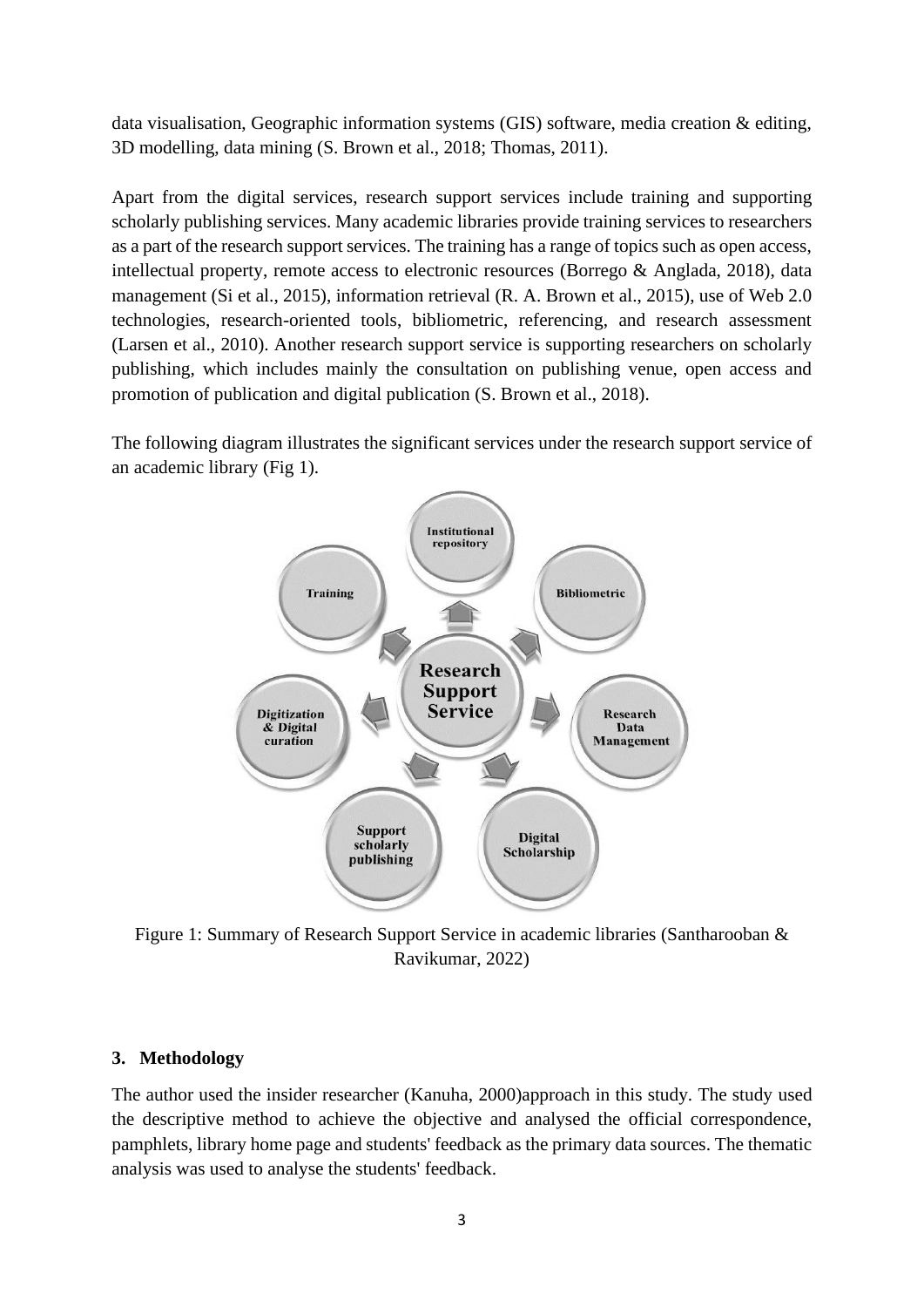#### **4.1. History of research support service at Eastern University, Sri Lanka**

Being an academic entity in higher education institutions, the library needs to support the research carried out by the institution. The library of Eastern University, Sri Lanka (EUSL) had a long-felt need to support undergraduate research. As such, the Library of EUSL has launched a new service – 'Research Support Service' (RSS) with the motto of "Library's & Librarians' role in the success of research and academic publication" in the reading month of 2014 (Ravikumar, Santharooban & Ramanan, 2014). This service aims to enhance the research quality and output of EUSL by supporting the undergraduate research and the research carried out by academic staff. Even though the research support service is one of the advanced services in academic libraries worldwide, the EUSL is the pioneer in Sri Lanka in this service. After the initiation, the research support service is being implemented at the Faculty of Health-Care Sciences of EUSL successfully, with a lot of improvements and new dimensions, which will be discussed in the forthcoming sections. The service was started at this faculty as an ondemand service, where the library users can register individually or as a group for this service, and the library provides for those who have registered. The service was advertised at the faculty board and by service banners at the library. Initially, students approached the librarian at the faculty and got the service. This service gained the attention of the departments through the students' feedback. After that, the departments responsible for conducting the undergraduate research programme approached the library for this service, and every year, departments request this service once they have completed their research methodology module.



Figure 2: First flyer for the initiation of Research Support Service

# **4.2. Service Model**

This service includes a series of workshops on various research topics with hands-on practice. Initially, this service had the following four topics;

• Effective use of e-resources and internet for literature search and review,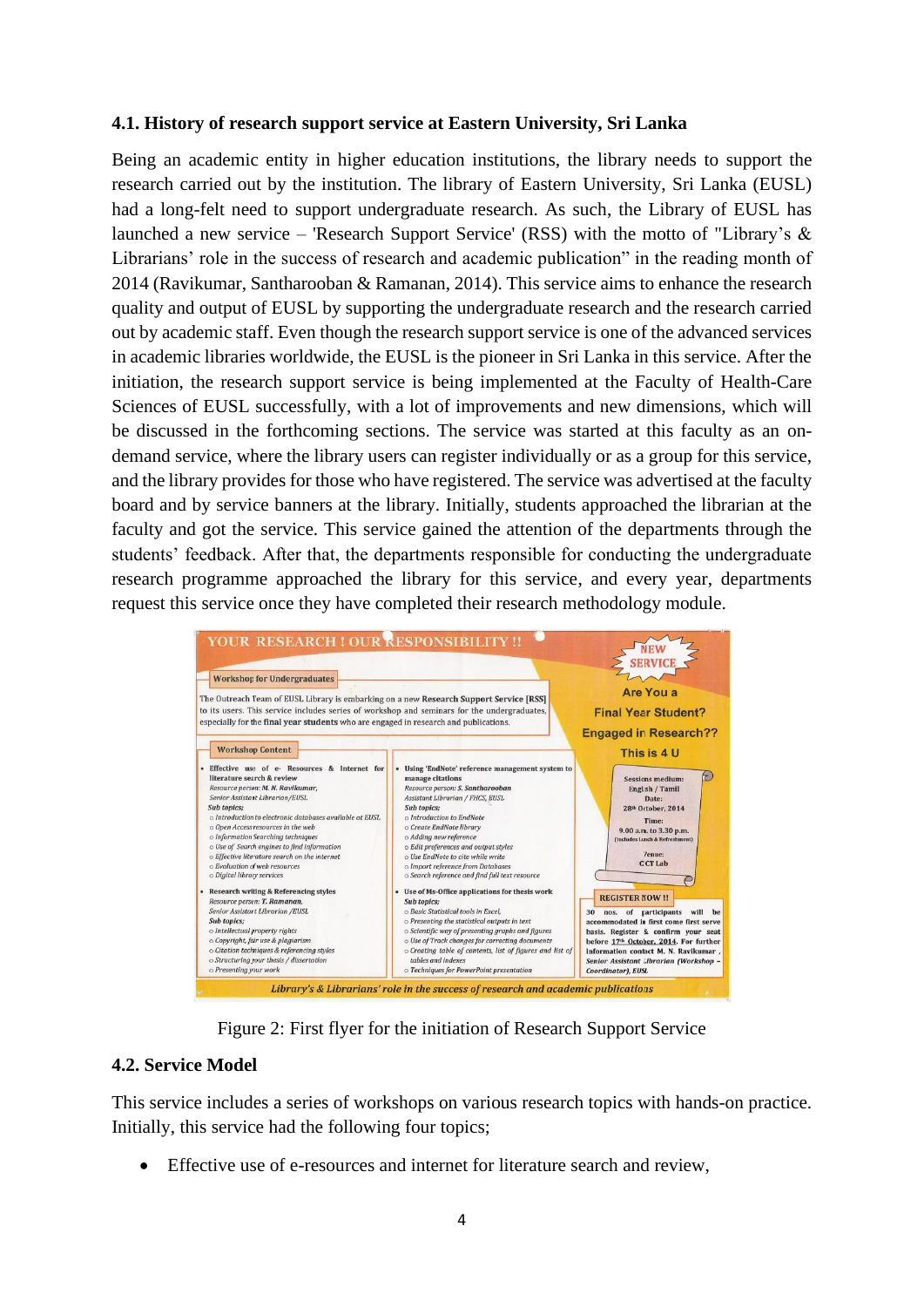- Research writings and reference styles,
- EndNote reference management system to manage citations
- Use of MS-Office Applications for thesis work

When this service was introduced at the Faculty of Health-Care Sciences, the programme content was revised based on the request of students and departments. The faculty has two programmes that are MBBS and B.Sc nursing. Both programmes have mainly communitybased research components in their curricula. Therefore, the content of the service was modified gradually to support such research. Presently the following content (Table 1) has been included in the service. The students or departments have the freedom to choose the topics they need or go for the complete package.

Table 1: Topics covered by Research Support Service

| <b>Topics</b>                                                             | <b>Hours</b>  |
|---------------------------------------------------------------------------|---------------|
|                                                                           | <b>Needed</b> |
| <b>Writing Research Proposal</b><br>1.                                    | 2             |
| <b>Effective Online Searching:</b><br>2.                                  | 3             |
| Strategies in online search engines                                       |               |
| <b>Open Access Databases</b>                                              |               |
| Databases provided by UGC                                                 |               |
| Digital theses and dissertation search                                    |               |
| Medline (PubMed) Search<br>3.                                             | 3             |
| <b>Writing Literature Review</b><br>4.                                    | 2             |
| NVivo for literature review and qualitative data analysis<br>5.           | 2             |
| Designing and validating Questionnaire<br>6.                              | 2             |
| Avoiding plagiarism and Referencing styles<br>7.                          | 2             |
| Mendeley/EndNote Reference Management Software<br>8.                      | 3             |
| Basic Data analysis using SPSS/R<br>9.                                    | 6             |
| 10. Structuring dissertation Include advanced techniques in MS-Word/Excel |               |
| 11. Presentation techniques                                               |               |

## **4.3. Virtual Mode of Research Support Service**

Since its inception, the face to face session was conducted mainly at the computer laboratory and for a few topics at the Lecture hall. Since the undergraduates are going for clinical clerkships in the morning and lecturers in the evening, it was challenging to find a suitable time slot for face to face training. As an alternative, a hybrid session was formulated through a virtual learning environment (VLE) using Moodle. The dashboards were created research support service in the VLE of faculty, and the students who requested the service were enrolled. However, the software demonstration was conducted face to face at the laboratory.

The use of a virtual learning environment for the research support service gave some advantages. The library can share the soft copy of handouts and reduce printing costs. Moreover, the students of this generation mostly prefer softcopy than hardcopy to access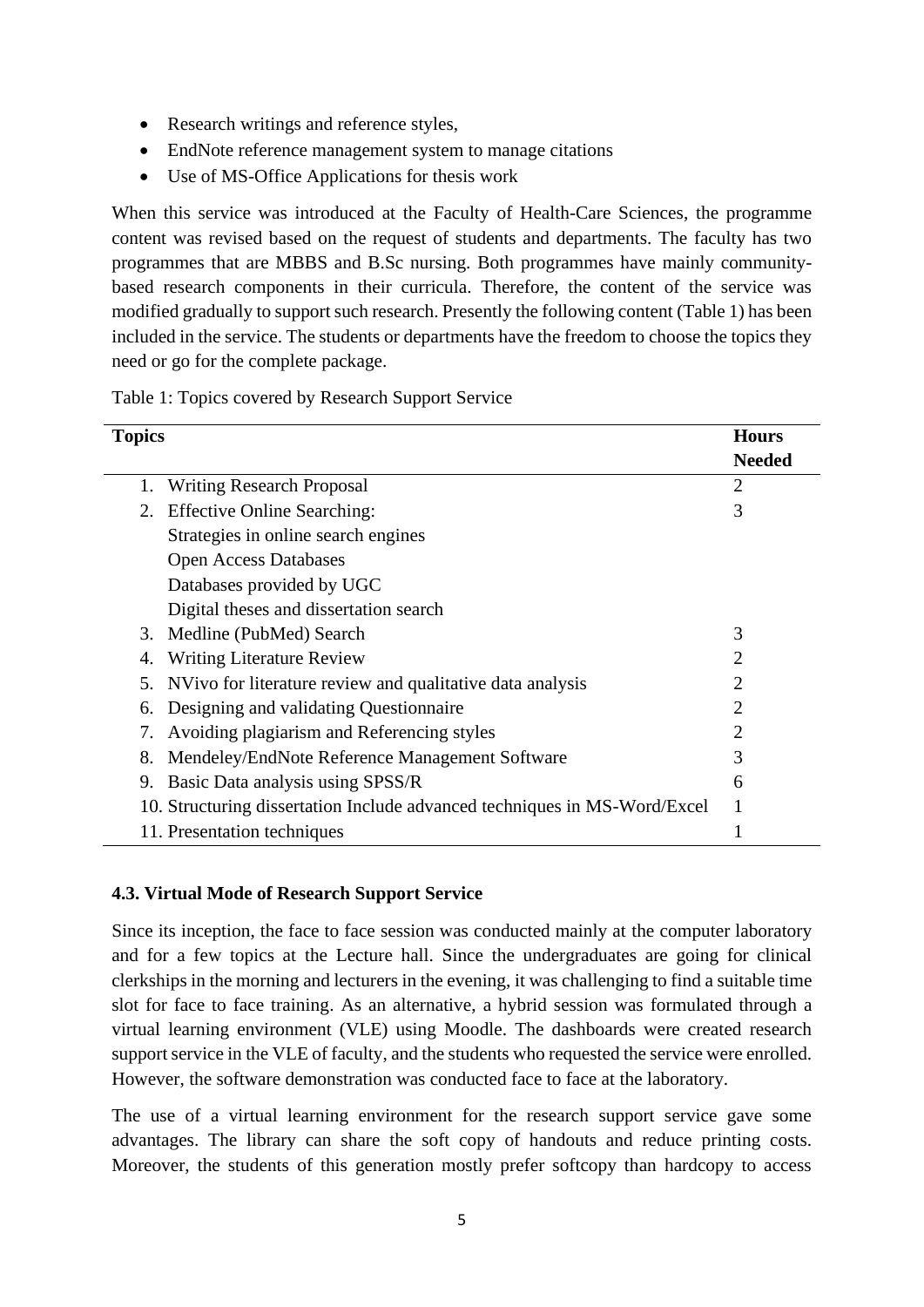through their devices. Another advantage is that the VLE enables the library to check the improvement of participants on a particular topic through pre and post-test methods and to get anonymous feedback. The VLE also helped the trainer to give individual feedback to the participants. To train the students in writing the literature review, they were given selected research articles on specific health-related topics and requested to write a literature review and submit the document through VLE. The trainer then read every paper and gave individual feedback.

After the onset of the COVID 19 pandemic, the research support service took a new dimension using the ZOOM video conferencing application as an entirely virtual service, where both the ZOOM application and Moodle VLE were used in a hybrid way. Even though there are certain limitations when using video conferencing applications, the research support service was conducted successfully without any hindrance of the pandemic.

# **4.4. Students' Feedback**

At the end of the workshop series, feedback was obtained from the participants. The received feedback was analysed, and they were categorised as following themes:

- 1. Usefulness of session
- 2. The teaching style of trainers and programme arrangement
- 3. Drawbacks of the sessions
- 4. Suggestion for future programme

## **4.4.1. Usefulness of session**

Many participants compared their previous experience and knowledge before and after the research support service session. The undergraduate who participated in these sessions had already completed their research methodology module, taught by the academic department. Even though this module gave theoretical background about research, the undergraduate needs some practical approach to learn and initiate their research process, and this research support service gave an opportunity to plan their study.

"Even though we have a separate module for research and statistics, we could get a very little amount of knowledge because we didn't have any chance to practice them. This is a very good opportunity to learn how to start a research and do it."

Many participants reported that their initial knowledge was not sufficient to start their research, and they were not even confident to start and even had fear about their research. However, after this session, they gained confidence by gaining practical knowledge on research-related aspects.

"…earlier I don't know how to write a research proposal and had fear about how to do the research."

"… Though we have the theoretical knowledge, we were not confident to carry out our research. After completing this workshop, we gained more knowledge about using the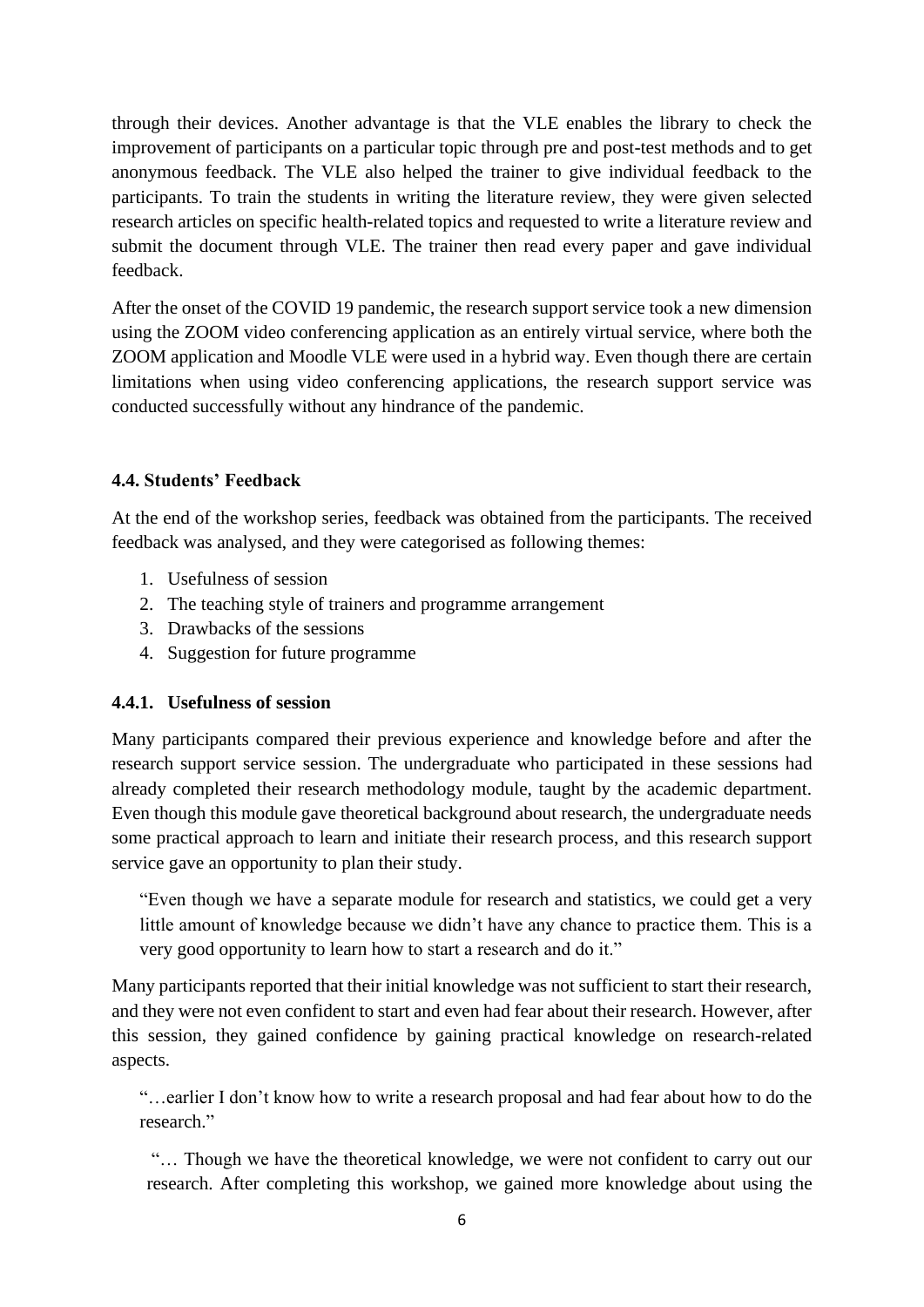internet effectively in our thesis. Now I feel it is very easy for research review and references. ..."

"I had a lack of idea about doing the research before this research support service. Now I have some ideas to do research."

"When we come to the workshop, we don't know how to prepare a proposal, how to find more articles from the web. But we have an idea about that."

"Because earlier we were struggling with writing proposal and preparing the questionnaire and searching articles. But now I hope that I got confident for work with my research work."

Moreover, this session was a place to clear their doubts about the research process and the facilities available.

"……At the same time, we could clarify most of the doubt regarding our research."

"…….we cleared our doubt regarding research. We got more information regarding proposal and resources."

The participants also reported the subject content that they gained from the session.

"This service improved my research literature reviewing and how to find out the research article from the internet, and also I got knowledge about Mendeley web."

"This is the first time I understand the research proposal writing."

"And also now only we know that we have lots of facilities for our researches."

"It's very useful for us, and we gained more knowledge about research steps, and especially we got more knowledge on e-resources."

## **4.4.2. The teaching style of trainers and programme arrangement**

The participants appreciated the teaching or presentation style of trainers and programme arrangements.

"Really well-planned session has been taught by the librarians. They didn't confuse us or lift up any overloads.

"Your presentation style is overall good. You covered more benefit information about research within a short period.

"This workshop was very useful for our research. Lecturing methods is very clear and good, especially help for searching research articles."

"Lecturer method was good. We understand all the parts of the lessons. Gave the more explanation and help…."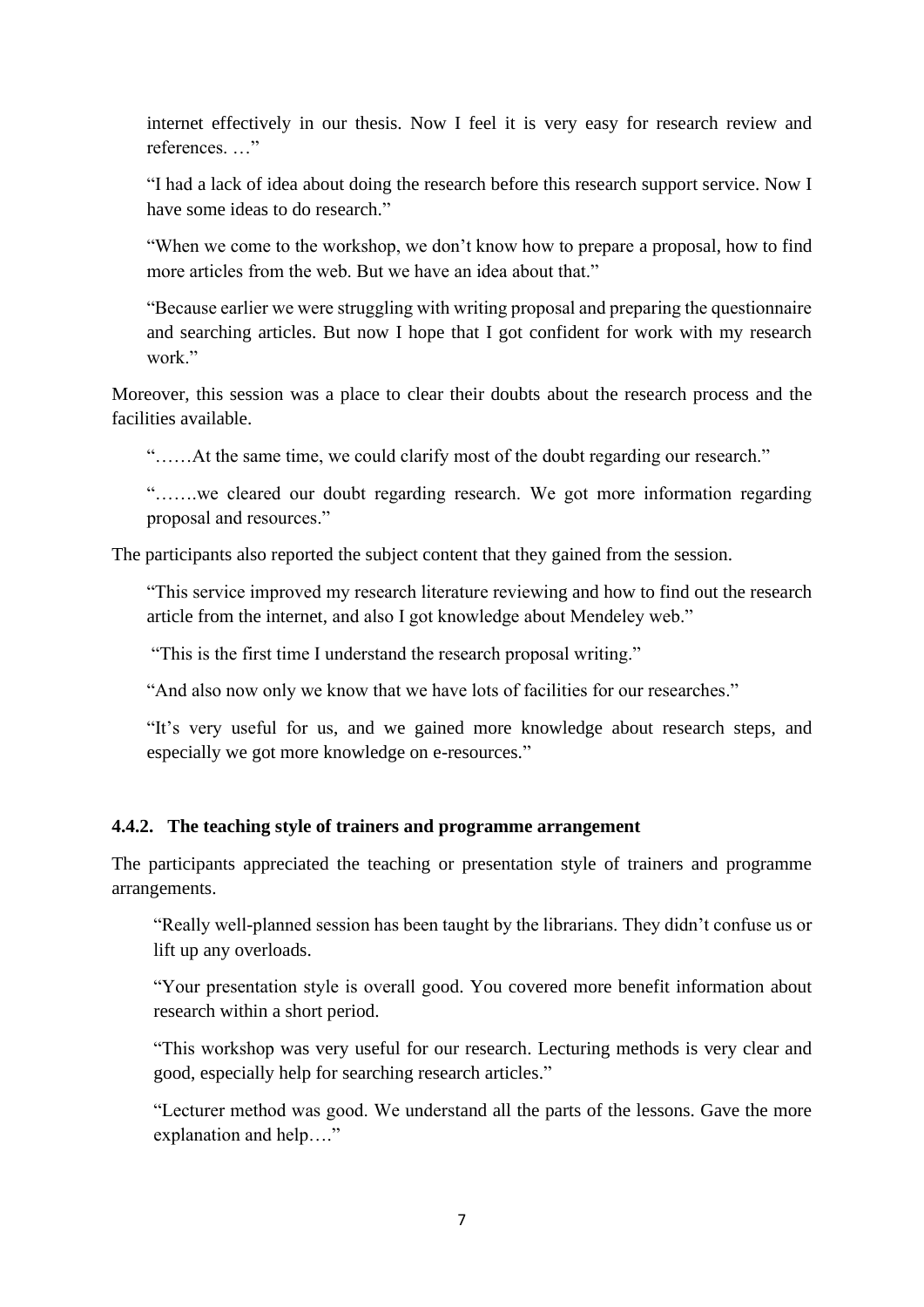#### **4.4.3. Drawbacks and suggestions for future programme**

Participants also indicated only one drawback in the session, i.e. speed of the session.

"………..but something I couldn't understand because of the speed."

"……But in the last session, I felt it was little bit fast other sessions, I understand."

"……….But if they teach slowly, it's good for us, because some points we didn't catch."

The participants also suggested organising more sessions on the research related topics, and many pointed to organising this session for their juniors.

".. When we are doing research, we may face problems. So then after we need help from you.

"If you can conduct more classes for us. It will help is and will be more important.

"Want more days/arrange at least two weeks. "

"And also please conduct the remaining session and continue this service for our juniors also."

"Please conduct this programme in future also."

" and I kindly request if you can continue this session for our juniors' batches also."

#### **4.4.4. Evolution of Individual Research Consultation (IRC) service**

After introducing the research support service, the undergraduates realised the capacity and need of librarians for their research and started to visit the librarian to get individual assistance for their research. It leads to the evolution of the Individual Research Consultation (IRC) service. As an extension of the Research Support Service, the library started this new service, and the service was officially announced at the Faculty Board. This service mainly targets the undergraduate researchers of the faculty. During their research project, the undergraduate can meet the library professionals as individuals or groups to get research-related advice. Since the faculty has group research projects, students prefer to meet the library professionals as a research group. Students get advice and assistance from librarians, especially for literature searching, literature reviewing, using reference/troubleshooting reference managers, questionnaire designing and data analysis. The students' feedback after every consultation is maintained in a separate record. The faculty undergraduates highly appreciated this service, according to the feedback. In an interview, Ivan Portillo, the Health Science Librarian of Chapman University, reported that the university has a similar service, where the researcher meets the Subject Liaison Librarian for IRC (Portillo, 2019).

#### **4.4.5. Recognition to Librarians**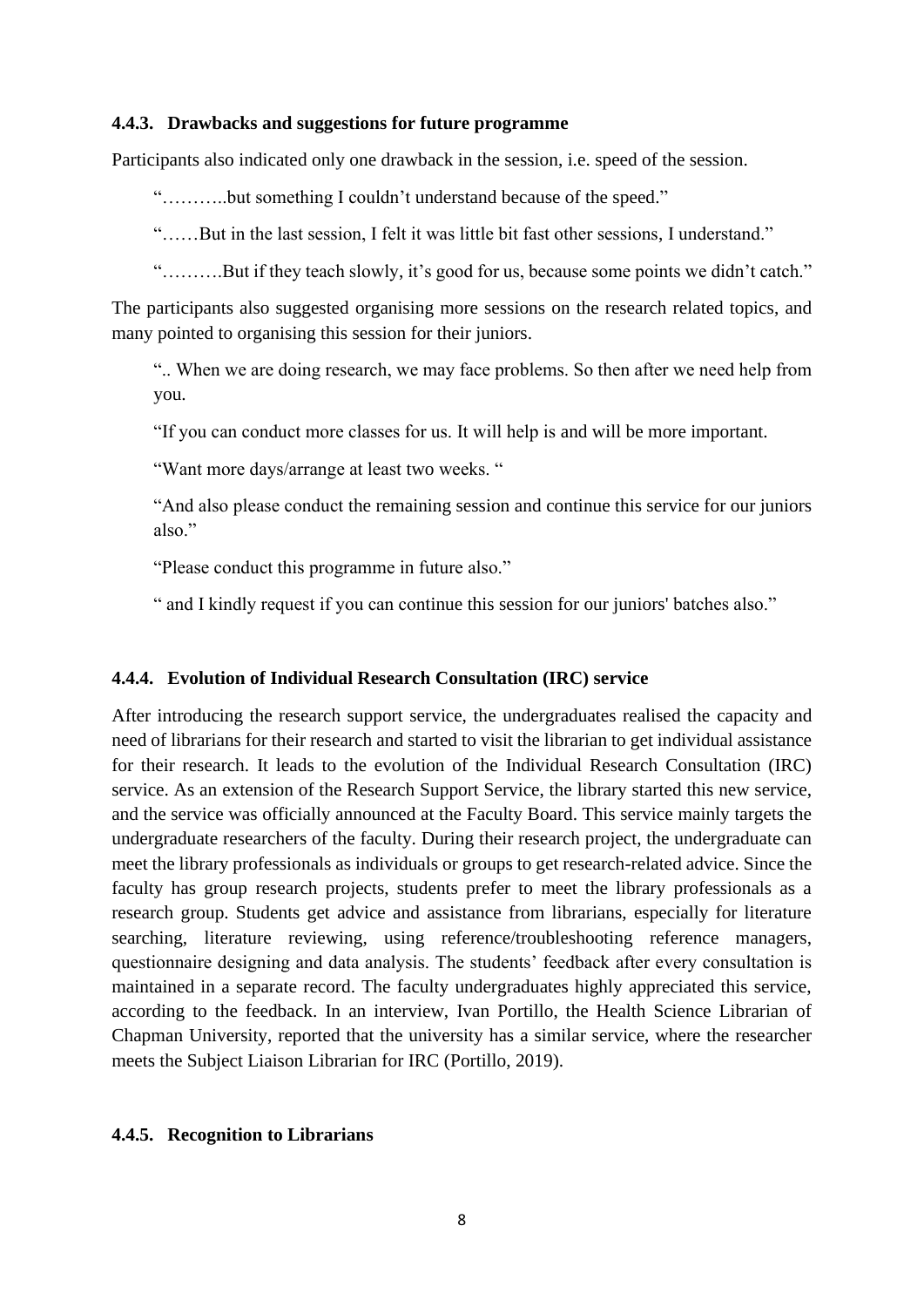Even though the Librarians are parallel to university academic staff, due recognition to the library professionals are comparatively low. Traditionally librarians' interaction with the student community is much less, and they are viewed as a person who merely builds and organise the collection. This has resulted in poor recognition to Librarians. The librarians have to interact with students academically to market their capacities and earn recognition. It was evident after the successful implementation of the research support service at Eastern University, Sri Lanka. The students frequently approached the librarians to get assistance for their research work. It made the research supervisor and academic department recognise the librarians' role in supporting the research process. When the students identify the librarians, academic departments also recognise the librarians. The faculty invited the librarians to the research-related committees such as ethics review committees and research committees. In turn, the librarians contributed at the policy level at these committees and served as resource persons for several training programmes. Moreover, the research support service delivered by the library was commended by the programme review conducted by Unversity Grants Commission (UGC) of Sri Lanka.

Moreover, the faculty also approached the librarians for collaborative research. All these were possible because of the research support service initiated by librarians. Being a faculty librarian, one can get more chances for interaction with faculty and students.

#### **4.4.6. Challenges faced**

There are challenges in implementing research support services in the library.

- *1. The conventional mindset of librarians*
	- Traditionally, the library professionals had rare opportunities to interact with the students except for the orientation programme in the first year. Their primary focus is on collection development, organisation and administrative task. When the concept of research support service was formulated, there was a question and hesitancy among library professionals that this is the role of the academic department, and they anticipated that there would not be demand among undergraduates for this kind of service. Once the service was successfully implemented and when the continuous request came from students and academic departments, the library professionals realised that it was an essential service in the library.
- *2. Lack of enough librarians to handle the students' request*  When there are several faculties that the library should cater to, the library needs enough library professionals to deliver the service to all the faculties. However, this will not be an issue at a faculty library.
- *3. Lack of skills and capacities among Library professionals to be subject liaison librarian* The prime challenge is the lack of knowledge and skills of library professionals on the research related aspects (Borrego & Anglada, 2018). The success of the research support programme depends on the expertise of library professionals to be on par with the research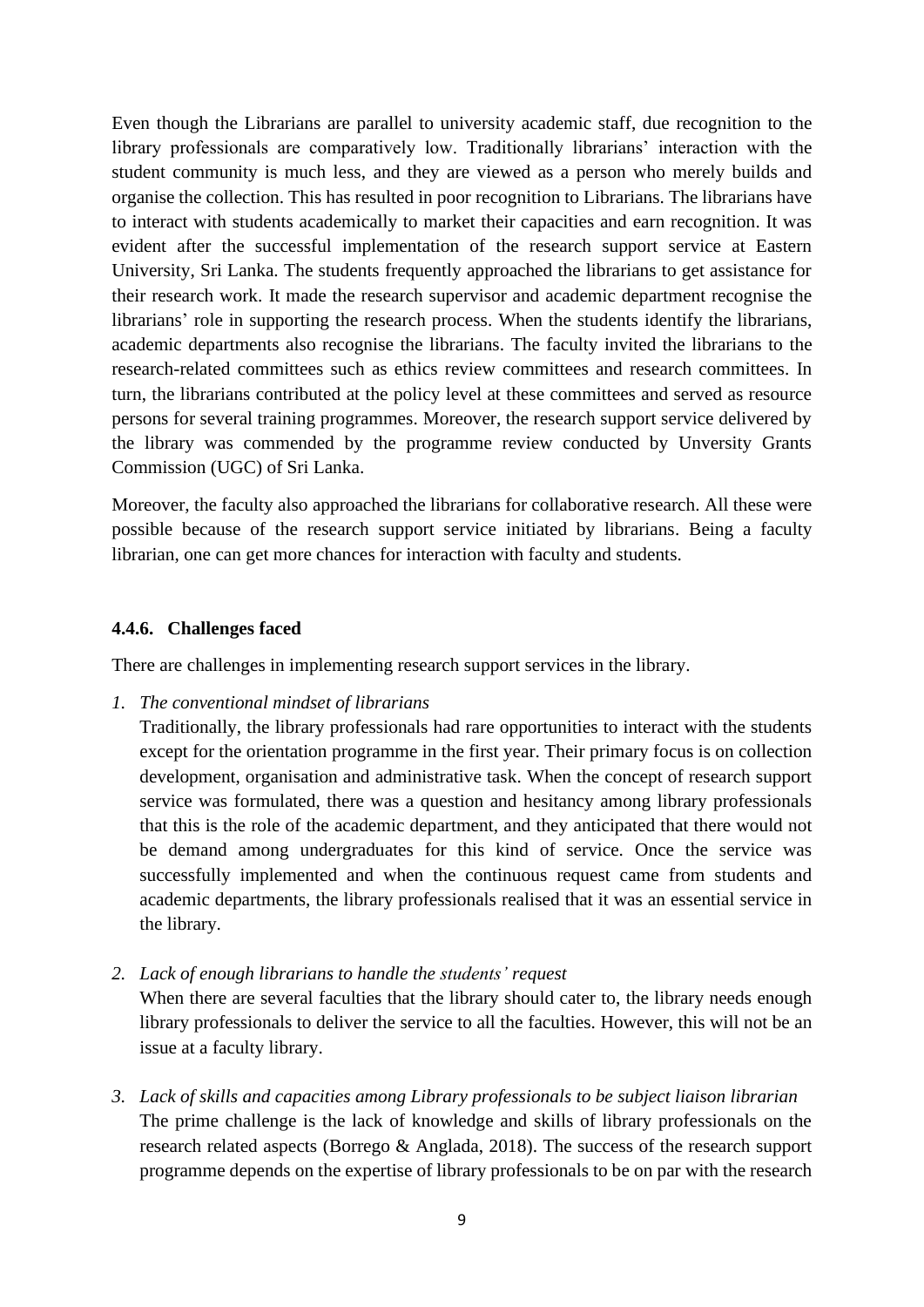trend of the university. It is a very challenging aspect. The library professional should develop the necessary skills with in-depth knowledge on the research life cycle, apart from their postgraduate qualification in library and information science. The library should pay attention to the capacity building of library professionals. The library professional should be up to date on the current trends and technology.

#### *4. Building trust in the capacity of librarians among the user community and faculty*

The traditional view on the library professionals among the university user community is the knowledge managers. Their expertise in research support is not customarily showcased. Therefore, it is still challenging to build trust among the user community on library professionals' capacity on assisting the research process. Continuous involvement in these services will definitely build trust.

#### *5. Lack of physical facilities*

The physical facility is essential to support these services, especially the library should be equipped with IT lab with enough computers with good internet connectivity and all the necessary software. Moreover, the library should have a separate section dedicated to research support services, and the university library should also assign separate library professionals to be a focal point for this kind of service.

#### *6. Lack of proper marketing of the library service*

The lack of awareness for library services is a common problem everywhere. The user communities, especially students, are unaware of the library services (Daly, 2011). Many libraries organise the orientation programme when the students come as freshers. At that time, the students are in a transitional state for a new environment, and they might gather a few portions of the message that the library deliver. Moreover, the students need this research support service in their later stage of the academic programme, and there are more chances for the students to forget this service. Therefore, the library should find suitable marketing strategies like social media pages and other student gatherings. It is also better if the librarian arranges a regular meet up with students' associations.

## **5. Conclusion**

The academic libraries are expected to contribute to the research process of the institution. Apart from building the collection to support the institutional research, the libraries should incorporate training as their service. The research support service is one such opportunity to train the researchers on research related aspects. Under the umbrella term of research support service, the worldwide academic libraries provide many services such as institutional repository, bibliometric, research data management, support for scholarly publishing, digitisation and digital curation and training. Among these services, the library of Eastern University, Sri Lanka, focused on providing training on research related aspects, especially to undergraduates during their research projects. The service was highly appreciated by the undergraduates and faculty academic staff and was commended by programme review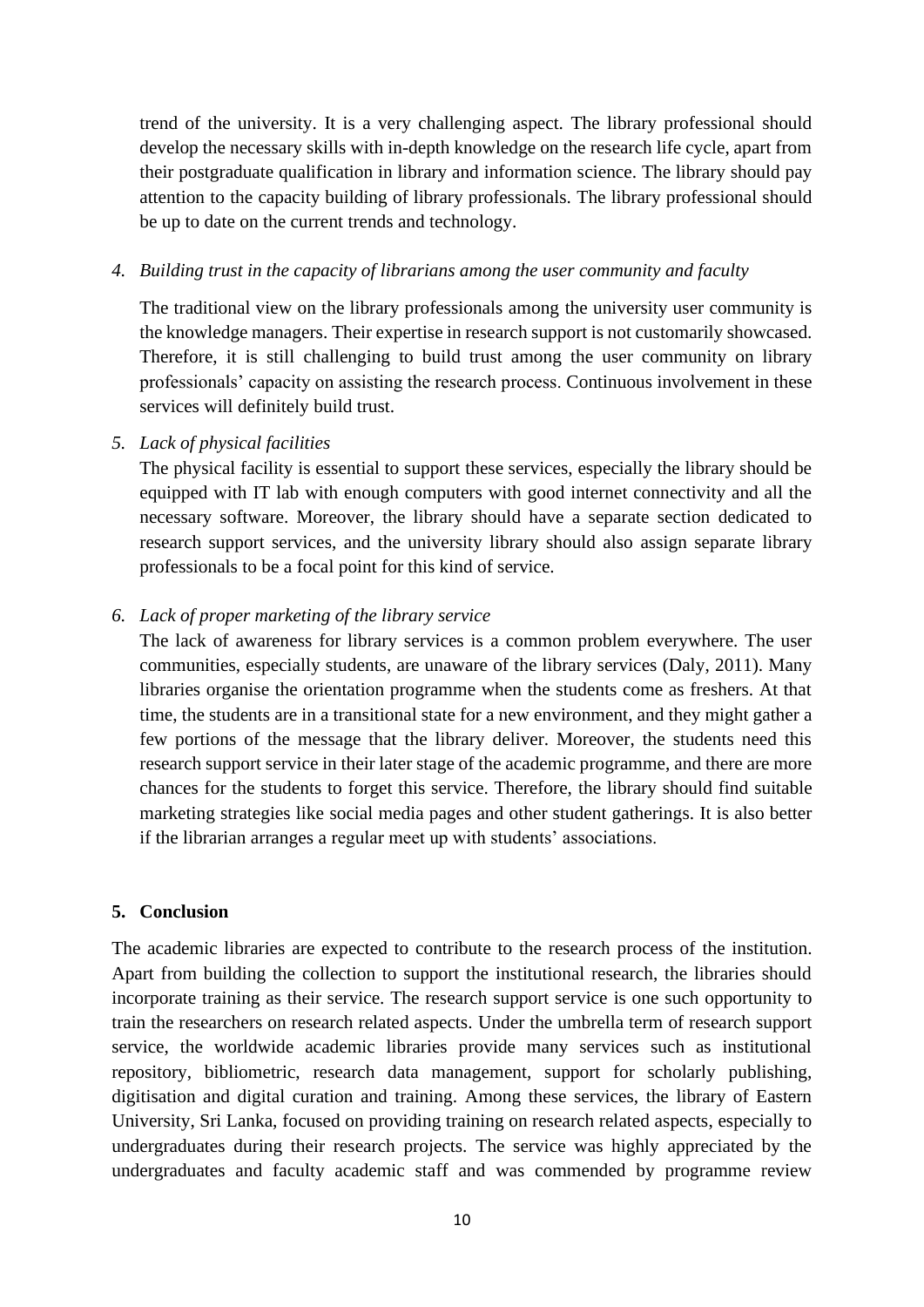conducted by UGC, Sri Lanka. This service builds trust in library professionals' capacity among the users' community and increases recognition for them. As such, library professionals was invited to the policy-making committee, where library professionals contributed to the research process of the institution. Even though the services was a success story of the library, there are challenges in implementing the service such as conventional mindset of library professionals, lack of skills and capacity among librarians, lack of human resources and physical facilities and lack of proper marketing of library services. However, these challenges can be overcome with continuous effort, and this service will be considered a new service paradigm of academic libraries in higher education institutions.

#### **6. References**

- Auckland, M. (2012). *Re-skilling for research: an investigation into the role and skills of subject and liaison librarians required to effectively support the evolving information needs of researchers*. Research Libraries UK. http://hdl.voced.edu.au/10707/204093.
- Borrego, Á., & Anglada, L. (2018). Research support services in Spanish academic libraries: An analysis of their strategic plans and of an Opinion survey administered to their directors. *Publications*, *6*(4). https://doi.org/10.3390/publications6040048
- Brown, R. A., Wolski, M., & Richardson, J. (2015). Developing new skills for research support librarians. *Australian Library Journal*, *64*(3), 224–234. https://doi.org/10.1080/00049670.2015.1041215
- Brown, S., Alvey, E., Danilova, E., Morgan, H., & Thomas, A. (2018). The evolution of research support services at an academic library: specialist knowledge linked by core infrastructure. *New Review of Academic Librarianship*, *24*(3–4), 339–350. https://doi.org/10.1080/13614533.2018.1473259
- Daly, E. (2011). Is the library part of the picture? Asking honors undergrads to describe their research processes. *C&RL News*, 408–419.
- Dempsey, L., & Malpas, C. (2018). Academic Library Futures in a Diversified University System. In *Higher Education in the Era of the Fourth Industrial Revolution* (pp. 65–89). Springer Singapore. https://doi.org/10.1007/978-981-13-0194-0\_4
- Hensley, M. K., Shreeves, S. L., & Davis-Kahl, S. (2014). A survey of library support for formal undergraduate research programs. *College and Research Libraries*, *75*(4), 422– 441. https://doi.org/10.5860/crl.75.4.422
- Hoffman, S. (2016). Introduction: a vision for supporting research. In S. Hoffman (Ed.), *Dynamic Research Support for Academic Libraries* (p. XIV). Facet Publishing. https://doi.org/DOI: 10.29085/9781783301225.002
- Hoodless, C., & Pinfield, S. (2018). Subject vs. functional: Should subject librarians be replaced by functional specialists in academic libraries? *Journal of Librarianship and Information Science*, *50*(4), 345–360. https://doi.org/10.1177/0961000616653647
- Kanuha, V. K. (2000). "Being" native versus "going native": Conducting social work research as an insider. *Social Work*, *47*(5), 439–447.